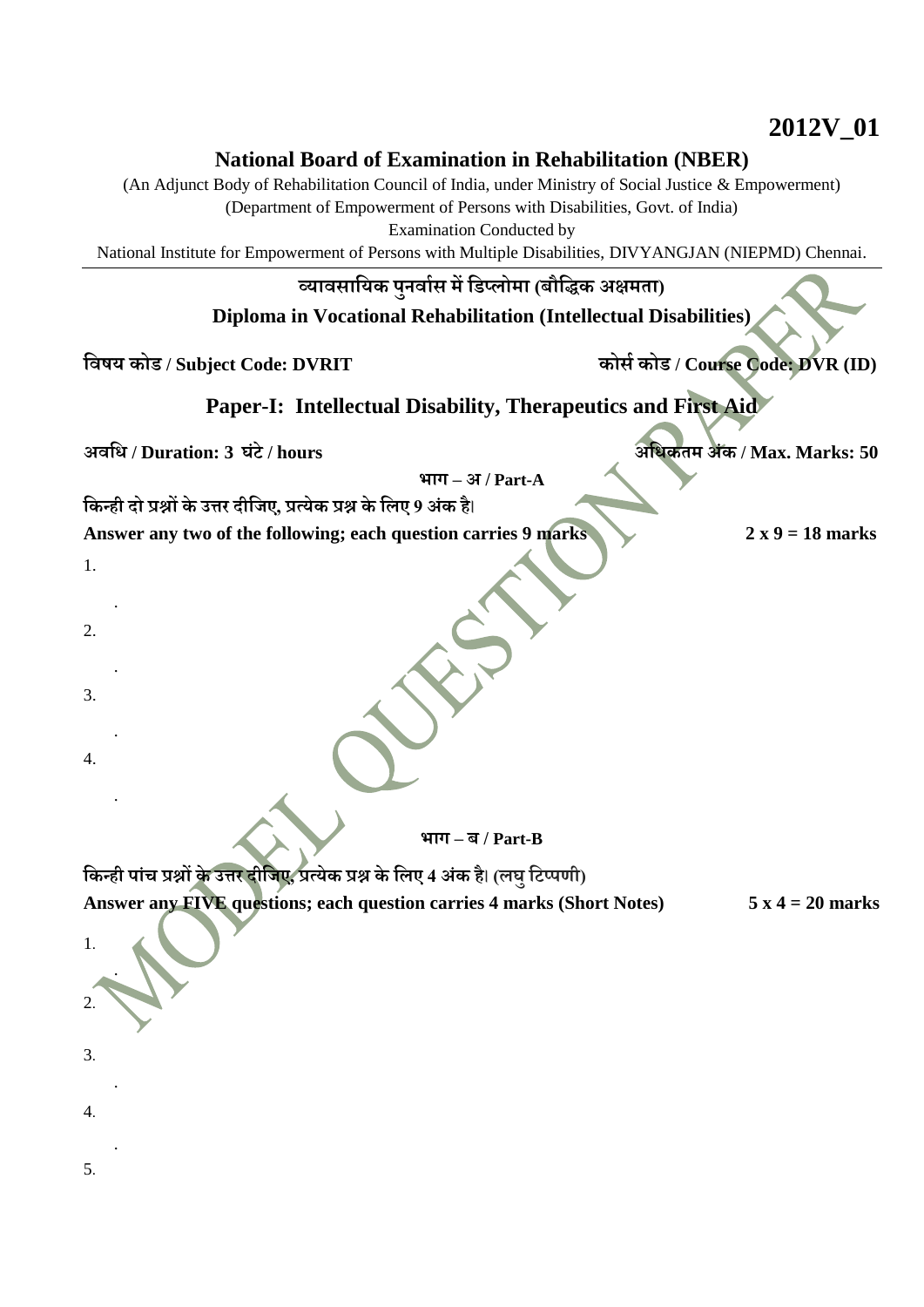

**State whether True or False; each question carries**  $\frac{1}{2}$  **mark**  $4 \times \frac{1}{2} = 2$  Marks

**भाग –इ / Part-E**

**िाली स्थान को भररए; प्रत्येक प्रश्न के यलए 1 अंक है**। Fill in the blanks; each question carries 1 mark  $4 \times 1 = 4$  Marks

1.

1.

2.

3.

4.

.

.

.

.

2.

3.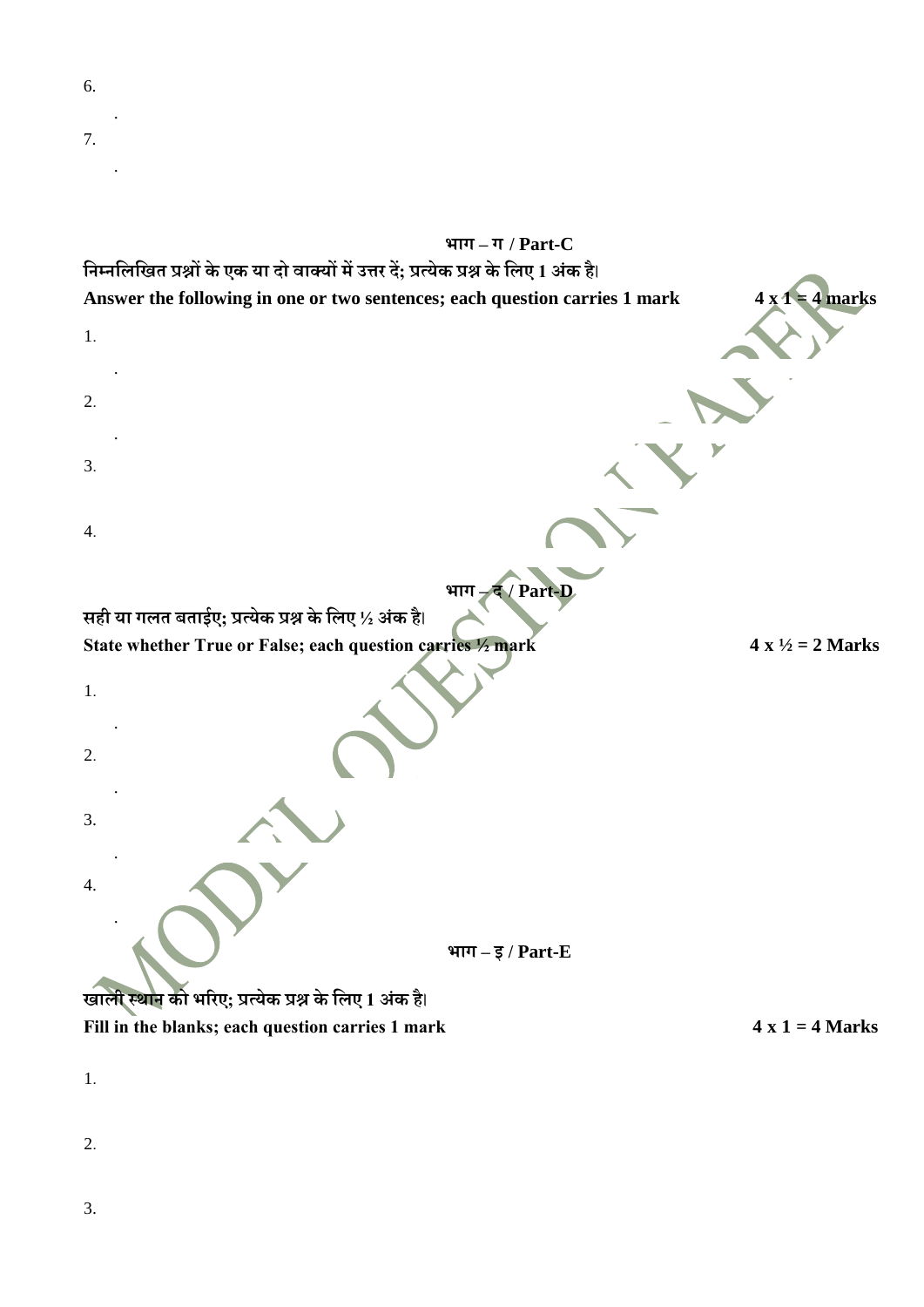4.

.